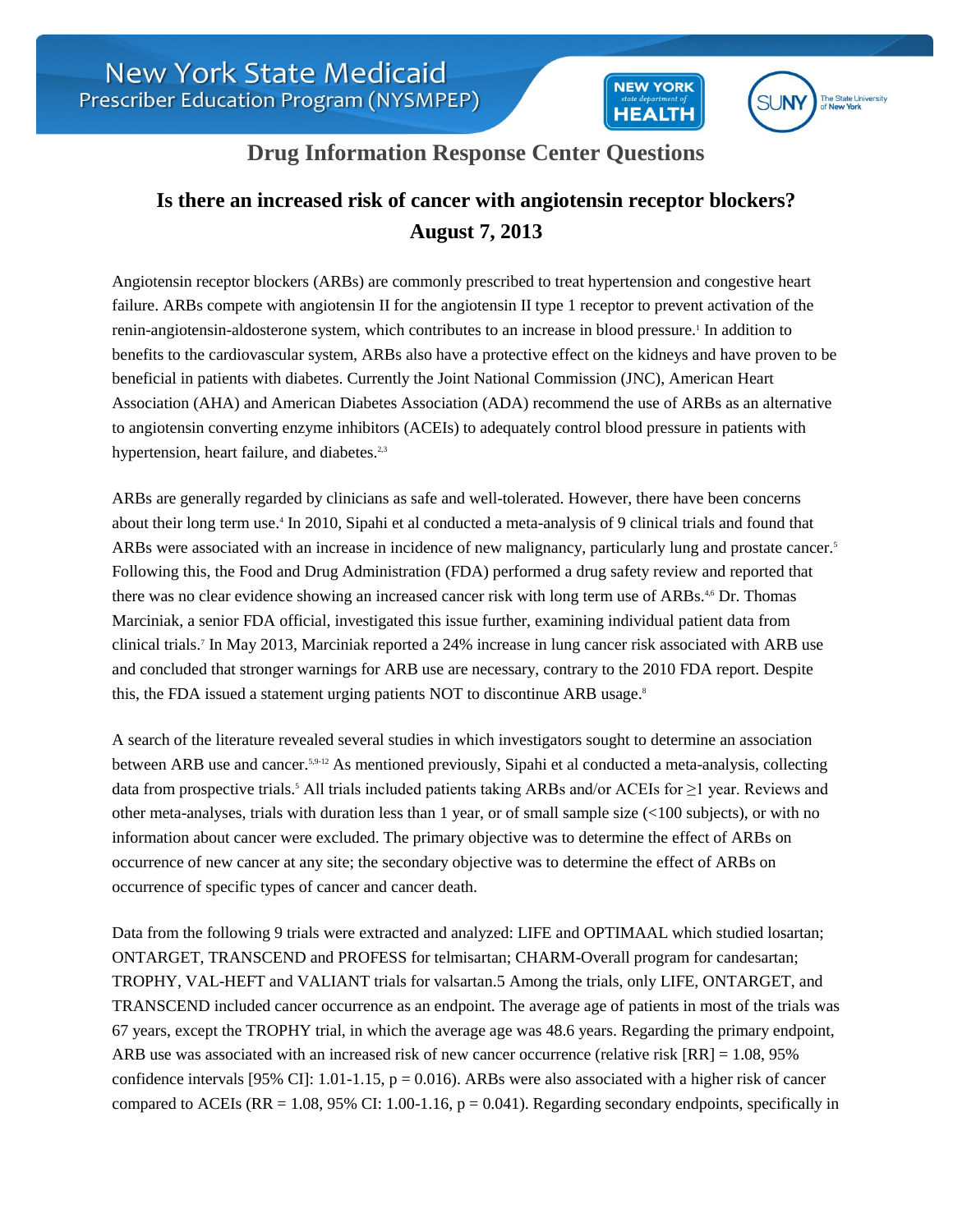



patients with no background ACEI use, there was no statistically significant association between ARBs and development of lung cancer (RR = 1.50, 95% CI: 0.93-2.41,  $p = 0.097$ ), prostate cancer (RR = 1.17, 95% CI: 0.97-1.41,  $p = 0.10$ ), or breast cancer (RR = 0.99, 95% CI: 0.74-1.32,  $p = 0.93$ ). The association between ARBs and cancer death was also not significant (RR =  $1.07, 0.97$ - $1.18, p = 0.183$ ).

There were limitations to this study.<sup>5</sup> Some of the cancer data were not peer-reviewed and some of the trials did not measure cancer occurrence as an endpoint. Such publication and analytic bias may confound the results. Also, while trials of duration ≤1 year were excluded, the investigators did not report on the effect of duration of ARB use on new onset cancer.

Pasternak et al conducted a retrospective study in response to Sipahi et al's meta-analysis.<sup>9</sup> In this study, data were collected from a registry in Denmark to analyze the correlation between ARBs and new onset cancer. Patients aged ≥35 years with ≥1 prescription for an ARB between January 1, 1998 and December 31, 2006 were included. Patients who took ARBs during a 2-year washout phase prior to cohort entry were excluded. In addition, in order to minimize the error of counting patients with incipient cancer a 180-day lag period from the first ARB fill was instituted. Any patient who was diagnosed with cancer during that period was excluded from the study. Pertinent information of each prescription (fill date, ARB type, and days' supply) was retrieved for further analysis. The primary endpoint of the study was defined as the risk of new onset cancer in all new ARBs users compared to ACEI users. The investigators also assessed risk of different types of cancer categorized by anatomical site.

A total of 438,728 patients were included in the analysis as new ARB users.<sup>9</sup> The average age was 63 years and 55% were female. The average duration for 1 ARB prescription was 97 days and the average interval between the end of the last prescription and the next fill was 74 days. Overall, the mean duration of ARB use was 2.9 years. Compared to the ACEI group, the crude relative risk of new onset cancer after long term ARB use was 0.89 (95% CI: 0.85-0.92) and the adjusted relative risk (accounting for factors such as age and gender) was 0.99 (95% CI: 0.95-1.03). Similarly, past exposure and long-term use (5 years or above) of ARBs were not found to significantly increase the risk of cancer (RR =  $1.03$ , 95% CI: 0.96-1.11, and RR =  $1.01$ , 95% CI: 0.94-1.08, respectively). The investigators did find that ARB use was associated with an increase in risk of development of male genital cancer ( $RR = 1.15$ , 95% CI: 1.02-1.28,  $p = 0.02$ ) but not in other types of cancer, including lung cancer ( $RR = 0.92$ ,  $95\%$  CI:  $0.82-1.02$ ,  $p =$  not significant [NS]). Of note, this study had several limitations, including a retrospective design and use of claims data; multiple factors such as adherence and lifestyle could confound the results and were not evaluated.

Rao et al conducted a retrospective cohort study to investigate the correlation between ARBs and risk of prostate cancer among veterans.<sup>10</sup> The investigators identified new ARB users between 2003 and 2009; these were patients who had not previously received ARBs or patients who had not received ARBs since 1999. For comparison, Rao et al selected patients who were seen by a Veterans Affairs (VA)-affiliated clinician who did not receive any ARB treatment during the analysis period. The investigators selected patients in a 1:15 case:control ratio. The study endpoints were defined as the occurrence of prostate cancer or death.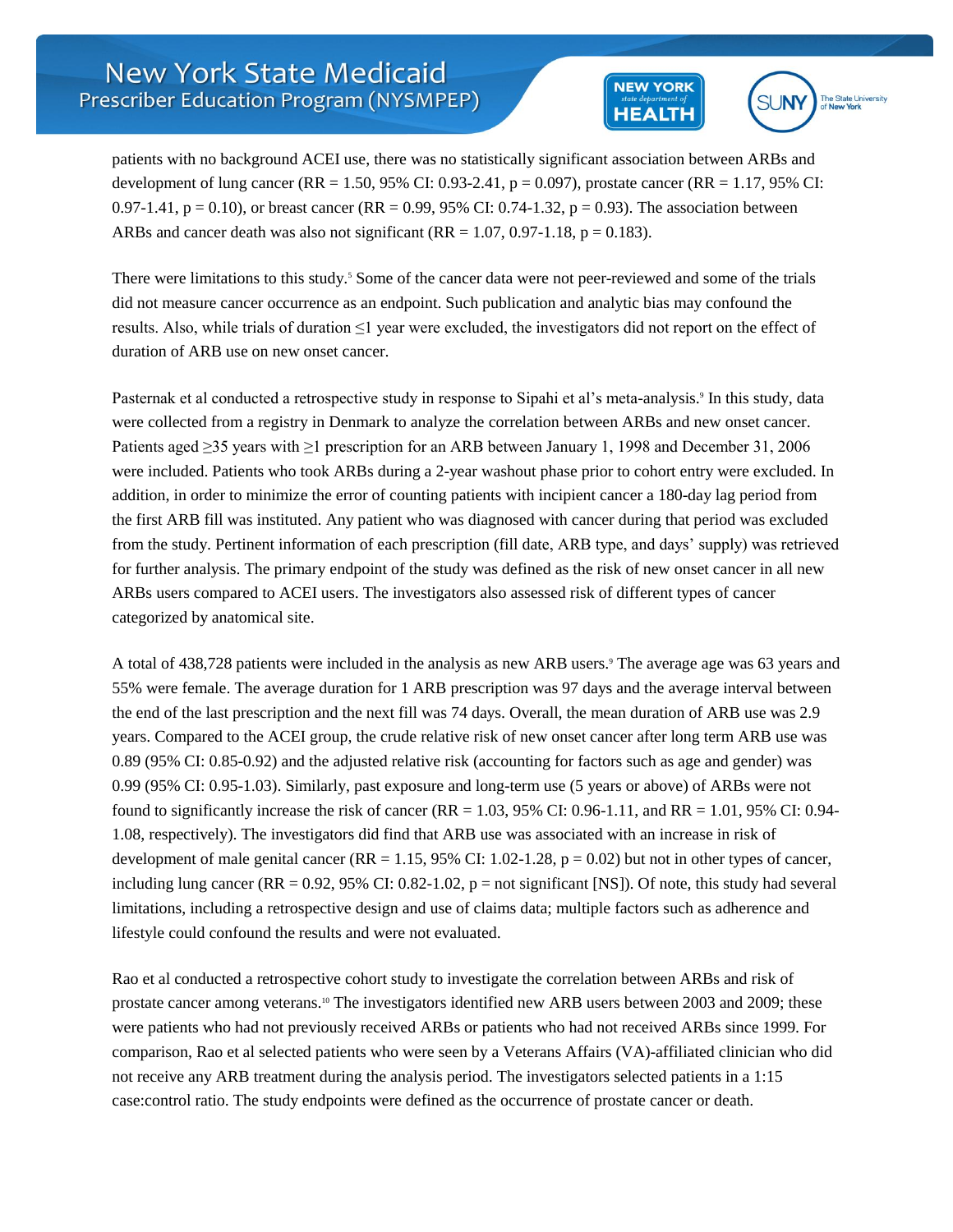



Rao et al identified 34,275 cases and 509,222 controls.<sup>10</sup> The mean age for the entire cohort was 63.2 years. The hazard ratio (HR) for prostate cancer was found to be 0.91 (95% CI: 0.84-1.00,  $p = 0.49$ ). Tobacco users were found to have a higher risk compared to non-tobacco users  $(HR = 1.69, 95\% \text{ CI: } 1.38\text{-}2.06, \text{p} < 0.001)$ . The investigators concluded that ARBs may have a protective effect against prostate cancer. Like the previous study,<sup>9</sup> this retrospective cohort had several limitations.<sup>10</sup> Though efforts had been made to minimize confounding factors, the study may not have addressed all known, possible risk factors for prostate cancer, thus affecting the accuracy of the results.

Rao et al conducted an additional retrospective cohort study to investigate the association between ARBs and lung cancer.<sup>11</sup> The study design, target population for the cohort, inclusion, exclusion criteria, analysis and study endpoints were almost identical to those of their study mentioned above.10,11 However, the age range for inclusion in the lung cancer study was 40 to 80 years.<sup>11</sup> Additionally, Rao et al performed an analysis on the effect of individual ARBs (losartan, candesartan, irbesartan and valsartan).

Rao et al identified 78,075 cases and 1,151,826 controls.<sup>11</sup> The mean age for the entire cohort was 62.9 years. The rate of new onset of lung cancer was 346 cases/year and 6,577 cases/year for the ARB arm and comparator arm, respectively. The hazard ratio of lung cancer for ARBs was found to be 0.74 (95% CI: 0.67- 0.83, p<0.001). For tobacco users, the hazard ratio of lung cancer for ARBs was 0.72 (95% CI: 0.64-0.82, p<0.001). When ARBs were stratified by drug for further analysis, none were found to increase the risk of lung cancer (p value not significant). Rao et al concluded that there was no evidence to support an association between ARB use and lung cancer.

Bhaskaran et al also conducted a cohort study to elucidate any correlation between ARB use and cancer incidence.<sup>12</sup> The investigators pooled data from the UK General Practice Research Database, including data from patients aged 18 years or above with first documented ACEI or ARB use between 1995 and 2010. Similar to Pasternak et al's study,<sup>9</sup> a 1-year lag period was applied to selected patients after receiving the first prescription for an ARB. Exclusion criteria were development of cancer during the lag period and treatment breaks for more than 90 days during the initial treatment period. Patients must have switched from an ACEI to an ARB during the 1-year lag period to be included in the risk analysis. The primary endpoint was new onset cancer.

A total of 377,649 patients were identified as new ARB users.<sup>12</sup> At baseline, 37,060 patients (10%) had initiated ARBs while the remainder had switched from ACEIs. During the study, 19% of the total population switched from an ACEI to an ARB. The mean follow-up duration was 4.6 years. The hazard ratio for cancer with ARB use was 1.03 (95% CI: 0.99-1.06,  $p = 0.1$ ). In an analysis of specific types of cancer (breast and prostate), ARB use was associated with a statistically significant increase in cancer risk ( $HR = 1.11$ , 95% CI: 1.01-1.21, p=0.02, and HR = 1.10, 95% CI: 1.00-1.20, p=0.04, respectively). Clinically, this was reported as 0.5 to 1.1 new cases in 1000-person years. Interestingly, ARB use was associated with a risk reduction in lung cancer (HR =  $0.84$ , 95% CI: 0.75-0.94, p = 0.003). The authors concluded that ARB use was not associated with an increased risk of cancer.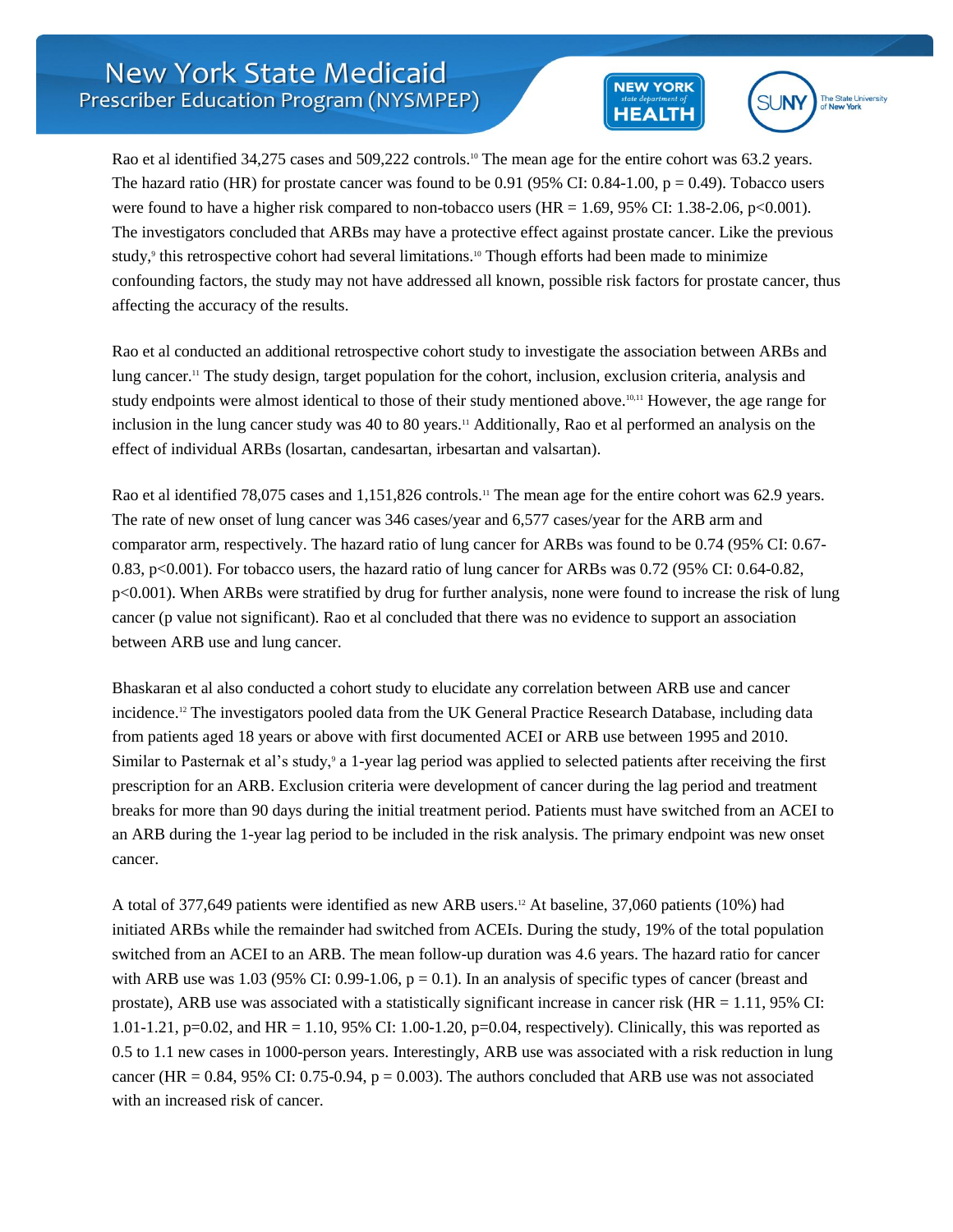



Of note, this study included patients who switched from ACEIs to ARBs, suggesting that the results may be confounded by ACEI use.<sup>12</sup> Additionally, like the studies by Rao et al and Pasternak et al,<sup>9-11</sup> the study is limited by its retrospective design.<sup>12</sup>

In summary, based on the available data, there is a lack of evidence demonstrating a significant association between ARBs and cancer. However, Marciniak's findings suggest that further investigation is necessary. Per the FDA, discontinuation of ARBs is not advised at this time.8 However, clinicians should be aware of the possible increase in cancer risk with ARB use and assess patients for other potential risk factors.

## References:

- 1. AHFS Drug Information 2013 [Internet database]. [http://online.statref.com/Splash.aspx?SessionID=1B449F8WVCLNIHMI.](http://online.statref.com/Splash.aspx?SessionID=1B449F8WVCLNIHMI) Accessed July 17, 2013.
- 2. The Seventh Report of the Joint National Committee on Prevention, Detection, Evaluation, and Treatment of High Blood Pressure - Complete Report. National Heart, Lung, and Blood Institute Web site. [http://www.nhlbi.nih.gov/guidelines/hypertension/jnc7full.htm.](http://www.nhlbi.nih.gov/guidelines/hypertension/jnc7full.htm) Accessed July 17, 2013.
- 3. Jessup M, Abraham WT, Casey DE, et al. 2009 focused update: ACCF/AHA Guidelines for the Diagnosis and Management of Heart Failure in Adults: a report of the American College of Cardiology Foundation/American Heart Association Task Force on Practice Guidelines: developed in collaboration with the International Society for Heart and Lung Transplantation. Circulation. 2009;119(14):1977-2016.
- 4. FDA Drug Safety Communication: Ongoing safety review of the angiotensin receptor blockers and cancer. Food and Drug Administration Web site. [http://www.fda.gov/Drugs/DrugSafety/PostmarketDrugSafetyInformationforPatientsandProviders/ucm218845.](http://www.fda.gov/Drugs/DrugSafety/PostmarketDrugSafetyInformationforPatientsandProviders/ucm218845.htm) [htm.](http://www.fda.gov/Drugs/DrugSafety/PostmarketDrugSafetyInformationforPatientsandProviders/ucm218845.htm) Accessed August 6, 2013.
- 5. Sipahi I, Debanne SM, Rowland DY, Simon DI, Fang JC. Angiotensin-receptor blockade and risk of cancer: meta-analysis of randomised controlled trials. Lancet Oncol. 2010;11(7):627-636.
- 6. FDA Drug Safety Communication: No increase in risk of cancer with certain blood pressure drugs— Angiotensin Receptor Blockers (ARBs). Food and Drug Administration Web site. [http://www.fda.gov/Drugs/DrugSafety/ucm257516.htm.](http://www.fda.gov/Drugs/DrugSafety/ucm257516.htm) Accessed August 6, 2013.
- 7. Dispute flares inside FDA over safety of popular blood-pressure drugs. Wall Street Journal Web site. [http://online.wsj.com/article/SB10001424127887324682204578515172395384146.html.](http://online.wsj.com/article/SB10001424127887324682204578515172395384146.html) Accessed August 6, 2013.
- 8. FDA to patients: Do not stop taking your angiotensin receptor blocker blood pressure medication without talking to a healthcare professional. Food and Drug Administration Web site. [http://www.fda.gov/Drugs/DrugSafety/ucm354856.htm.](http://www.fda.gov/Drugs/DrugSafety/ucm354856.htm) Accessed August 6, 2013.
- 9. Pasternak B, Svanstrom H, Callreus T, Melbye M, Hviid A. Use of angiotensin receptor blockers and the risk of cancer. Circulation. 2011;123(16):1729-1736.
- 10. Rao GA, Mann JR, Bottai M, et al. Angiotensin receptor blockers and risk of prostate cancer among United States veterans. J Clin Pharmacol. 2013;53(7):773-778.